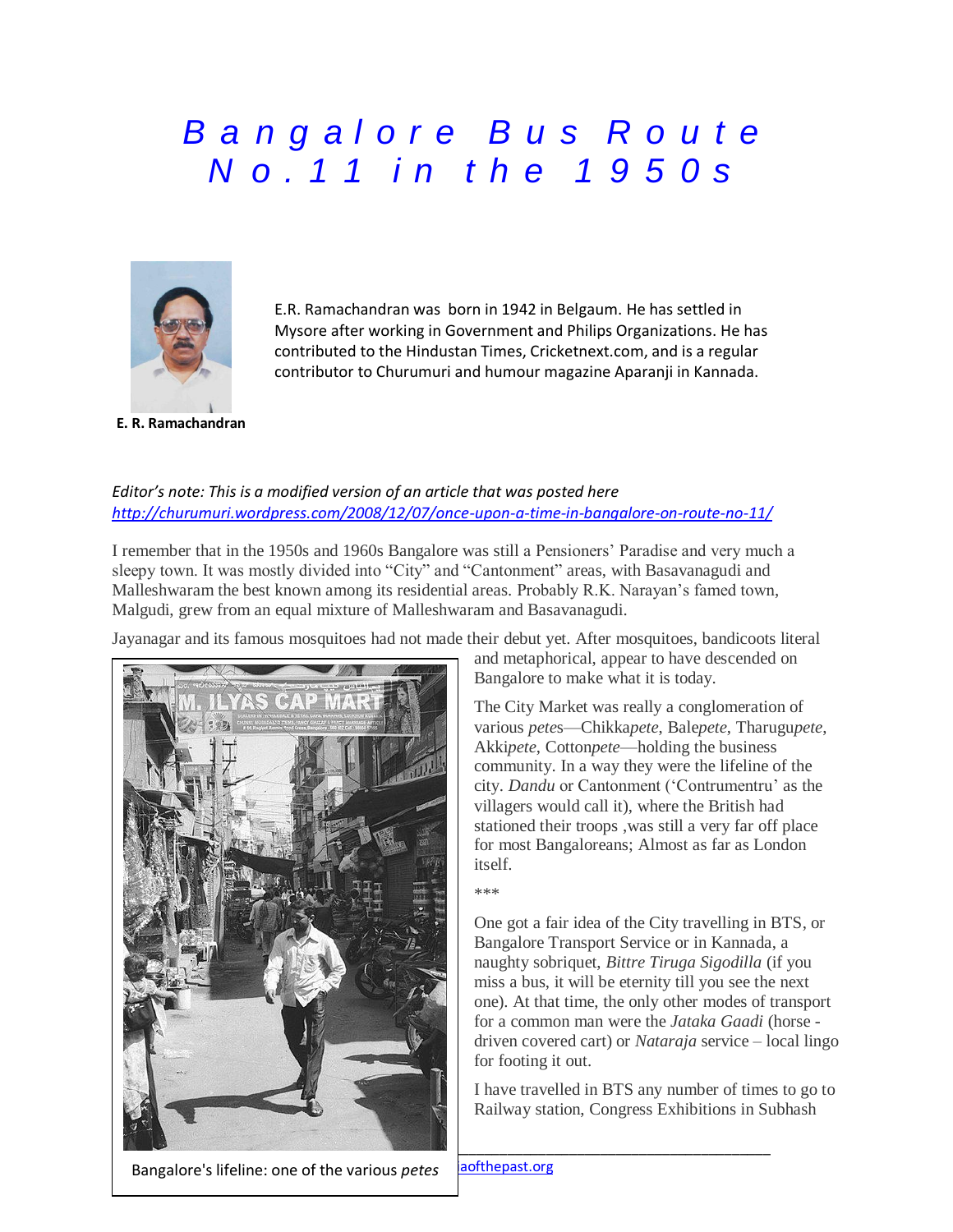Nagar or the countless number of cinema halls in one street in Majestic locality, which all Bangaloreans proudly brought for discussion with visitors at the first available opportunity!

The word 'autorickshaw' had yet to enter the lexicon; the contraption was yet to invade our streets.

Those who worked in *Atthara Katcheri* (Office with18 Government Departments), before the Vidhana Soudha was conceived, or those who worked in the Accountant General's office, mostly walked to their offices. After an early meal around 9 am, chewing Mysore *villedele* with *sughnadhi* betel nuts, most of them changed in to their *kuchche panche* and their marriage coat, some wearing the Mysore *peta* as crown, set off to their office holding a tiffin box which contained their afternoon snack: a couple of *idli*s or *uppittu*. Some inhaled *Ambaal Nashya* (snuff) to get a new high as they set off to their office.

The same tiffin bag magically transformed itself to Mysore *mallige* (Jasmine flowers) in the evening along with *badami halwa* for the wife eagerly waiting near the gate. The only change in the office gear was a half-sleeve sweater during winter, and a full-length umbrella, which sometimes doubled as a walking stick during the monsoon and an inhaler fighting common cold.

Bangalore looked almost empty during the day as most of the eligible science and engineering graduates or diploma holders, still half asleep, were herded into buses at the unearthly hour of 6.30 in the morning and ferried to far off factories like HAL, HMT, BEL, LRDE, ITI, NGEF, Kirloskar, BEML, etc. It would always remain a mystery whether some of the Zzzzz sounds you heard from the radio and telephone handsets were electric static or snoring sounds from sleep deprived engineers!

The city suddenly perked up in the evening as buses drove away the curfew- like atmosphere by dropping factory-weary legs to trudge home for a cup of steaming coffee and *pakoda*. If a housewife, by any chance, missed this ritual, historians would record that initial scenes of Third World War erupted from her home! Most of Bangaloreans returned to their favourite haunts like *Yagnappana Hotlu* opposite National High School grounds or *Bhattra Hotlu* in Gandhi *bazaar* for their daily mandatory fix of 'Three-by-Four *Masale*' or 'Two-by-three coffee' in the evenings.

\*\*\*

The best way of seeing Bangalore and getting an idea of what was happening in the city in those days was to travel by BTS Route number 11.

On Route 11, the bus started its journey from Gandhi bazaar in Basavanagudi opposite Vidyarthi Bhavan and took you to Tata Institute (now Indian Institute of Science) on Malleshwaram 18th cross, after eons of time that rolled amidst chatter, sleep and fights over *anna*s and paisas.



Visitors to Vidyarthi Bhavan for morning *thindi* (breakfast) would already be waiting for the delicious *masale dose* after eating *rave vade* when the conductor asked the last of the commuters to get in to the bus with a raucous '*Rrrrighhttttt*!' The *maanis* (waiters) carried at onetime 20 dosas in one hand balancing the plates between arm and elbow and would slide it along one by one to the waiting customer. The delicate balancing still continues till today, and those who would like to taste one of the finest dosas ever made and see the exercise can still visit Vidyarthi Bhavan in Gandhi Bazar. How do you reach Vidyarthi Bhavan? Wherever you are, just tell the Auto driver: 'Vidyarthi Bhavan'! After a

jumpy ride, your stomach will be ready for the dish. *Always* ask for *masal dose* and not plain *dose*! ('*e*' as in posse.)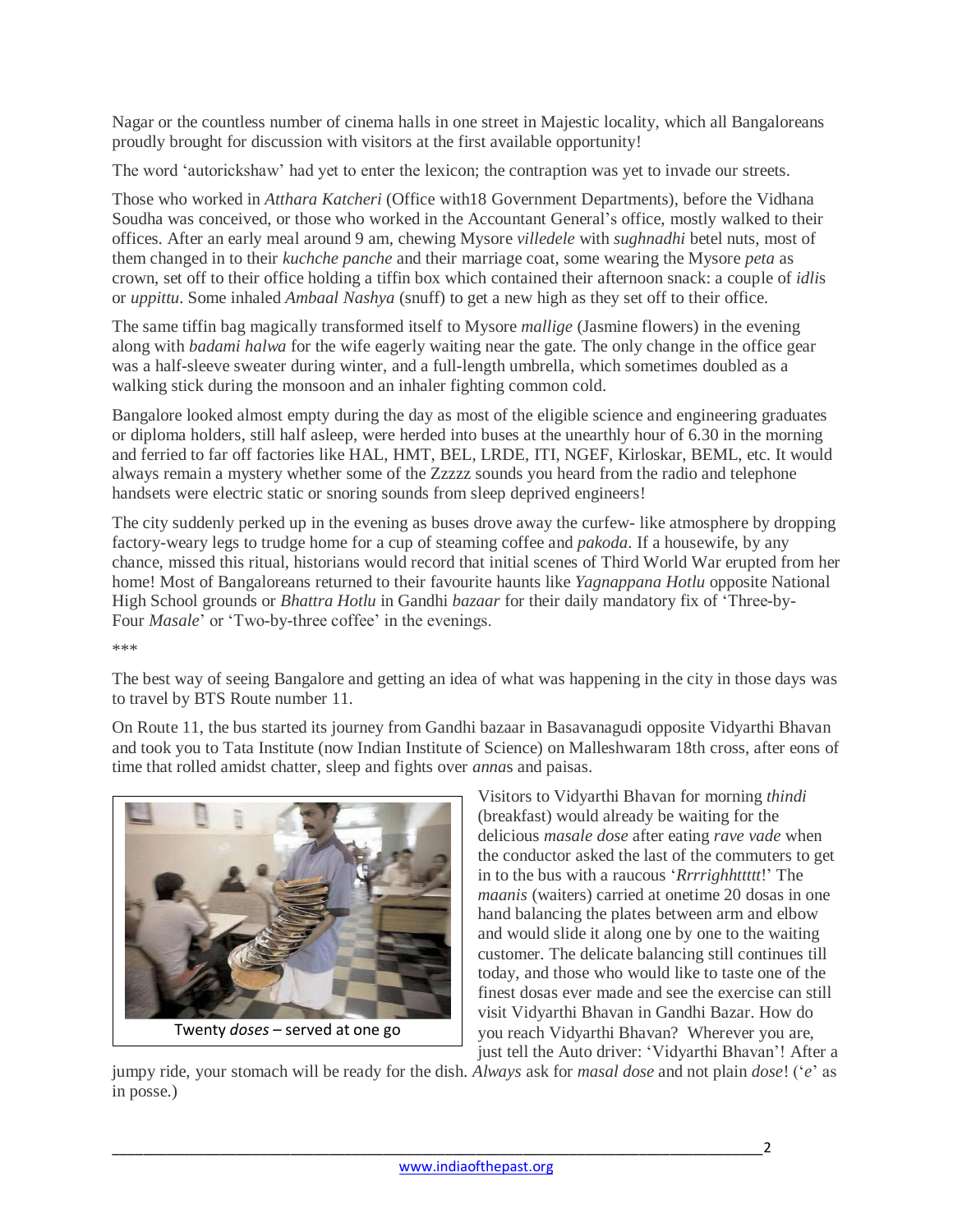The bus, initially coughing and moving in fits and starts would go past the only taxi stand in the City and take its first left turn at K.R. Road and pass through Basavanagudi post office and enter Dr. H. Narasimhaiah's National College circle and stop at diagonal road opposite Dr. Narasimhachar's dispensary.

Dr. H. Narasimhaiah, a Harijan, years ago had walked to the city from his village, Gauribidnaur, seeking education, studied in the National Primary school, went on to graduate in Science, became the Principal of the college after securing a PhD in Nuclear Physics from Ohio University and became Vice-Chancellor of Bangalore University. 'H.N.', as he was universally known, remained a bachelor, a true Gandhian, helped poorer students of the college and stayed as their hostel mate even as a Principal! He was my Physics teacher and later became our Principal.

Here in the evenings, Gokhale, a Maharashtrian, sold 'Brain Tonic'– a tangy *kadalekai* (groundnut) concoction with the goods atop his bicycle carrier. The light from his cycle dynamo illuminated the area for you to see what you were eating and for him to check whether he has not been palmed off with *sawakalu kasu* (disfigured coin).

Gokhale claimed that students of the National High School and National College figured in the state rank list (and hence dubbed *kudumi*s - bookworms) only because his brain tonic was their staple food!

Everything on route no. 11 had "laidback" stamped on it: the issuance of tickets, getting in and out of the bus, and the bus ride itself.

At the end of Diagonal Road, you entered the sanctum sanctorum of Shettys or *Komati*s of Bangalore, who sold anything and everything that could be sold, from gold to *pakampappu*, *gulpavatte* and *gunthaponganalu*; the first two sweet eatables, and the last one mini masala fried idlis.

The Sajjan Rao temple at Vishveshwarapuram Circle, now like everything abbreviated to V.V. Puram Circle, and chowltry by the same name was much sought after for society weddings. The Satyanarayana Temple, adjacent as its name would suggest is a temple dedicated for truthfulness. The way politics or for that matter anything that has turned out, this temple hasn't had much of an impact on the city!

Another choultry, the Kota Kamakshayya choultry also at V.V. Puram circle, was opposite to the best bakery in Bangalore, perhaps in whole of south India.

Dressed in spotless white *panche* (dothi) and banians with sleeves, the staff of V.B. Bakery looked as if they were running about on skates taking and fetching orders for *chakkuli*, *kodu-bale*, vegetable "puffs", *om* biscuit, *kharada kadale kayi*, 'Congress' *kadale kayi* and 'Badam *Haalu*' in a jiffy. V.B. Bakery's stuff was made for the Gods who, I suspect, had descended on Bangalore not only for this but also for the weather, the *dose*s, and *mallige*.

Next, after passing Modern Hotel and New Modern hotels, both two hundred meters apart with just 'New' added to one of them where the whiff of SKC – *sweetu, khara*, coffee – hit your nostrils. The bus stop was opposite Minerva talkies, which in those days mostly showed Tamil pictures and wore a culturally superior hat with Bengali movies and that too only Satyajit Ray on Sunday mornings!

I suspect most Bangaloreans got introduced to *Pather Panchali*, *Aparajito* and *Apur Sansar –* and *roso gulla –* only through Minerva Cinema.

A 200 meters dash from Minerva on a dingy lane took you to Mavalli Tiffin Rooms which morphed into MTR, as one of the best eateries in town. MTR was one of the few restaurants in India where you waited in a couple of waiting Rooms and gradually graduated to tour Table! Early morning walkers queue up outside after their morning constitutional in the nearby *Lal Baugh* for their Rava Idli, ghee, chutney and wash it down with filter coffee served in silver cups!

Today, MTR, an international brand amongst restaurants, has created a niche for itself amongst students who go to USA for advanced studies. Living a forced exile from homes, the students cook for themselves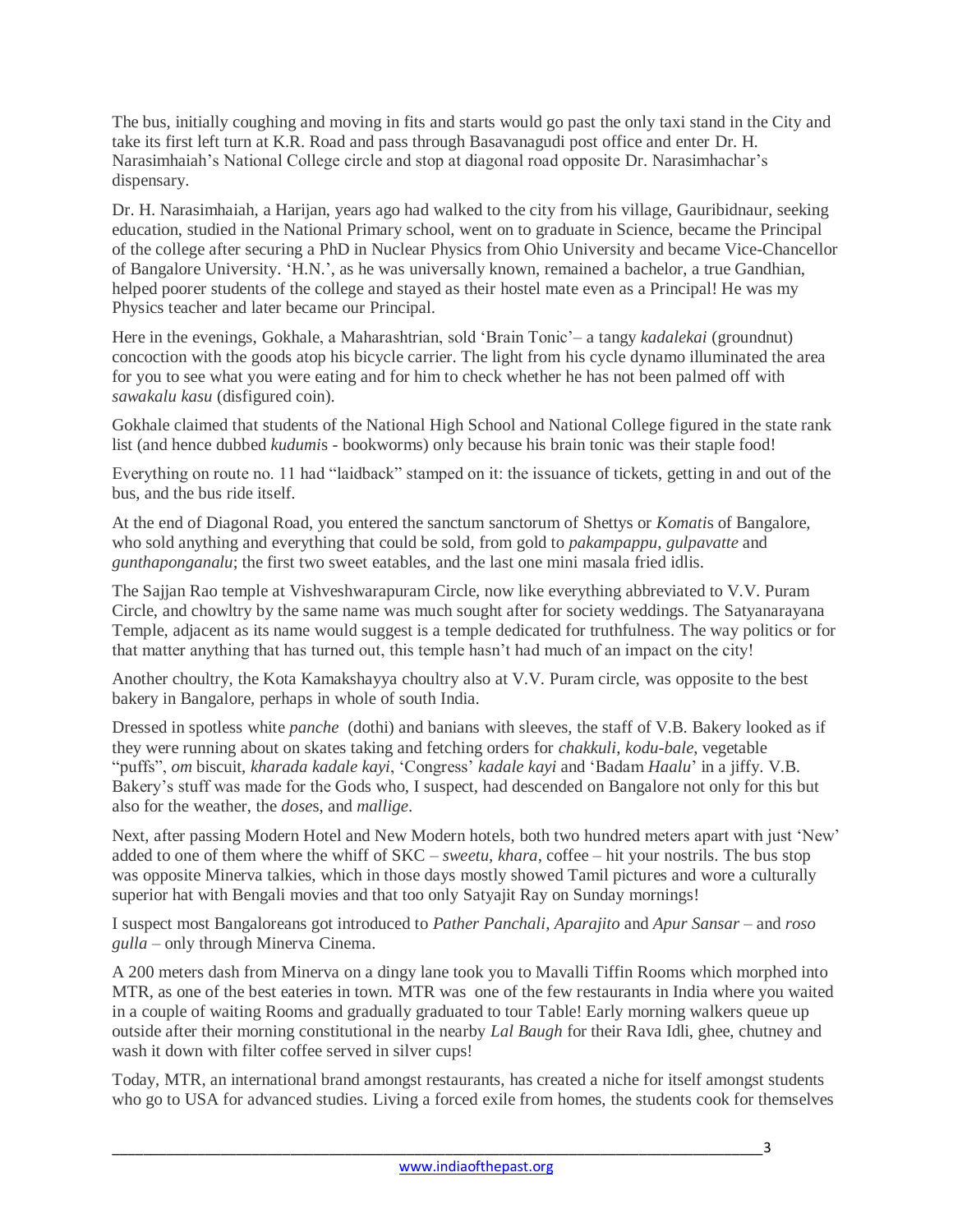using MTR *Rasam* and *Sambhar* powder along with MTR *Dhidir* (instant) Uppittu, and Bisi Bele Bhath. Most of them end up as good cooks apart from doing well in their profession and can always spring a surprise for a future spouse by cooking a dish or two on their own!

After Minerva, the next stop was another theatre *Bharath*, which took you to the world of *Spartacus* and *Robe*. Only *Bharath* and *Vijalakshmi* in *Chikkapete* showed English movies in the 'City' side of Bangalore.

Next came *Shivaji* theatre, the abode of Tamil films with a statue of Shivaji, the warrior, riding a horse on the top of the building.

Kannada films were almost nonexistent or a rarity those days. Except for an occasional *Bedara Kannappa*, *Sadarame*, *Ratnagiri Rahasya* (the song *[Amara Madhura Prema](https://www.youtube.com/watch?v=6L2f6wXicyU)* was a craze then) or *School Master*, it was Shivaji Ganesan and M.G. Ramachandran (MGR) who ruled the silver screen. For a Shivaji Ganesan film, taking two or three handkerchiefs was mandatory because he made you cry in buckets after the interval, while an MGR film was all about romancing Saroja Devi on a full moon night or chasing villain Nambiar on a horseback in a dark black or deep scarlet outfit.

'*Gemini*' Ganesan arrived around the same time after quitting as a chemistry lecturer but established 'instant' chemistry with top heroines of the day!

Then the bus entered Puttanna Shetty Town Hall, a marvellous building where most major State functions and felicitations took place.

Kengal Hanumanthaiah, former Chief Minister of the then Mysore State was often seen here before he started planning the construction of Vidhana Soudha. When Kengal used convicts from nearby Bangalore Jail to do the cumbersome job of breaking stones into *jelli*, the story goes, one of them slapped Kengal when he came for his daily rounds!

'MS '(M.S. Subbulakshmi) sang many of her *kutchheris* in Town Hall, as did "Flute" Mahalingam (Mali) accompanied by Mysore T. Chowdiah on violin. G.N. Balasubramanyam, Lalgudi Jayaraman, Pandit Ravi Shankar, Ustad Bismillah Khan are some of the luminaries who had performed here.

Several buildings well-known today, like Ravindra Kalakshetra, had not come up yet, but the United Mission high school, with a very large playground, was there. Even the nearby Canara Bank Head office came up much later.

After crossing Silver Jubilee Park Road and Narasimha Raja Road, the bus would hem and haw climbing the slope towards George Oaks building opposite Bangalore Corporation office and enter Cenotaph Memorial, which was pulled down when some local patriots thought it reminded them of the days of our slavery to British.

Kempe Gowda (1510 – 1570 CE), a chieftain, founded Bangalore in 1537. His statue stands opposite the Bangalore Municipal Corporation which is now called *Bruhat* Bangalore Municipal Corporation (BBMP) signifying Greater Bangalore.

Then the bus would cross the Police Commissioner's office.

The commissioner, lucky fellow, had his residence right opposite his office! Yet when he drove in his car to his office in style, the police constables gave a guard of honour for him standing on either side of the gangway. This happened every day and a sizeable crowd collected to watch the glorious ceremony!

At the Government Engineering College (which became University College of Engineering and finally University Visvesvaraya College of Engineering – UVCE) bus stop, those who took the bus to *Attara Kaccheri* of the government would get down and loosen up their stiff limbs as also the students of Jayachamarajendra Occupational Institute, which was started by Sir M. Visvesvaraya from his lifetime earnings. Sir. M. Visvesvaraya, a Civil Engineer par excellence, Statesman, Administrator, Dewan of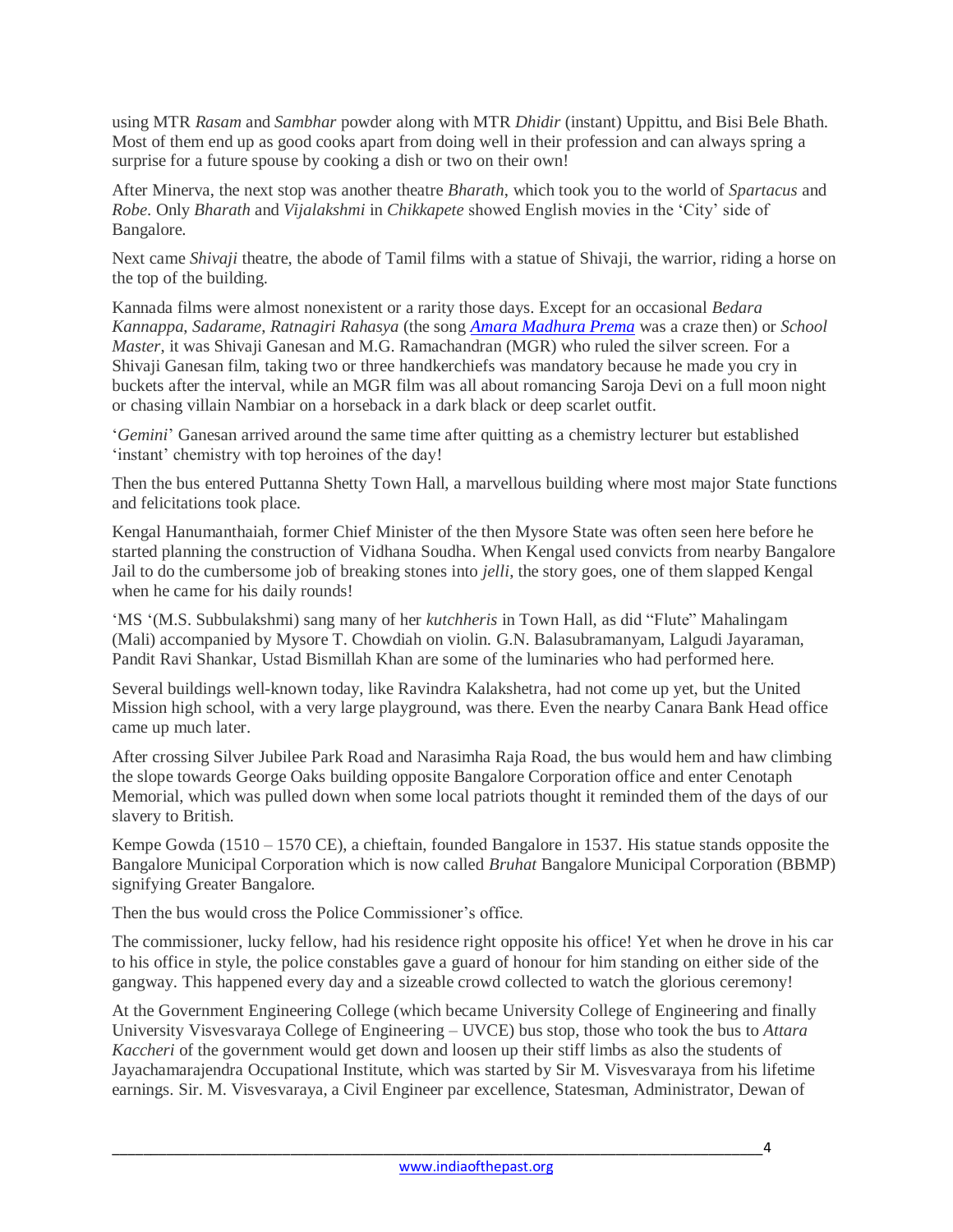Mysore helped modernise the State under the Maharajas of Mysore, was knighted by the British and later conferred India's highest civilian award, the Bharat Ratna by the Government of India.

While cycling to my engineering college, UVCE , I would see the bus coming to our college stop having taken off from Vidyarthi Bhavan!

Those who started their trek to office after chewing betelnut could be seen wiping their forehead walking past the bus stop to their offices, a bit tired after their long still unfinished walk!

Those who wanted to stroll down to Cubbon Park would also get down there. If it was a Sunday, they would go with their family to listen to the various orchestras, which played old Hindi songs.

When the new Legislature building was completed, and named Vidhana Soudha, almost all government offices were shifted there. Hanumanthiah, the Chief Minister under whose supervision it was built, in a moment of inspiration got this etched at the entrance to the building: *Sarkaarada kelasa, devara kelasa* (Government's work is God's work).

Even now both God and the staff of Vidhana Soudha are partners involved in the unfinished task!

At the next the bus stop at Maharani's College, the young and old woke up and cranked their necks to have a look at the sari-clad demure beauties getting down. Mount Carmel's, which became the hep, hip girls' college, came much later. The hockey stars, the Britto sisters, most of Bangalore's athletes came from Mount Carmel's College close to Cantonment Railway Station. Shantha Rangaswamy from Maharani's College captained India's women's cricket team.

\*\*\*

In the excitement of the Maharani's bus stop, I almost forgot we took the bus an hour back in Gandhi *bazaar* which now picked up some nerve and speed, drove past Central College to the Law College stop.

Behind Central College were the Central College grounds which hosted all international cricket matches as well as Ranji Trophy matches. It was here that a ball from the fearsome fast bowler Roy Gilchrist hit A.S. Krishnaswamy on his chest and flew off to the boundary.

India's famous cricket player, Col C.K. Naidu played here when he was past 70, along with his brother C.S. Naidu and so did Lala Amarnath.

Central Colleges grounds was the place all the Test cricketers from Mysore/ Karnataka cut their teeth playing State 'B' Ramachandra Rao shield, Rohington Baria Cup for Universities, and finally the Ranji Trophy.

In the history of Indian cricket, very rarely or it has never happened, one player refusing to play for India and accompany the team to West Indies because his much revered and admired colleague was not picked in the team. This is precisely what happened when speedster G. Kasturiranagan (presently a member of the KSCA governing body) refused to join the team as his team-mate L.T. Adishesh was not selected in the team).

Along with Varadaraj, L.T. Subbu, Balaji Srinivasan (who played in an 'unofficial' Test for India) and later with B.S. Chandrashekar, Erapalli Prasanna, G.R. Vishwanath, Syed Kirmani, Kunjumani V.Subramanyam, Karnataka was a formidable Ranji team. Anil Kumble, Javagal Srinath, Venkatesh Prasad, Rahul Dravid and Sunil Joshi are some of the Cricketers who have played for the country

\*\*\*

When our bus took a left to enter Majestic area, you wished you had eyes, like ears on both sides of your head.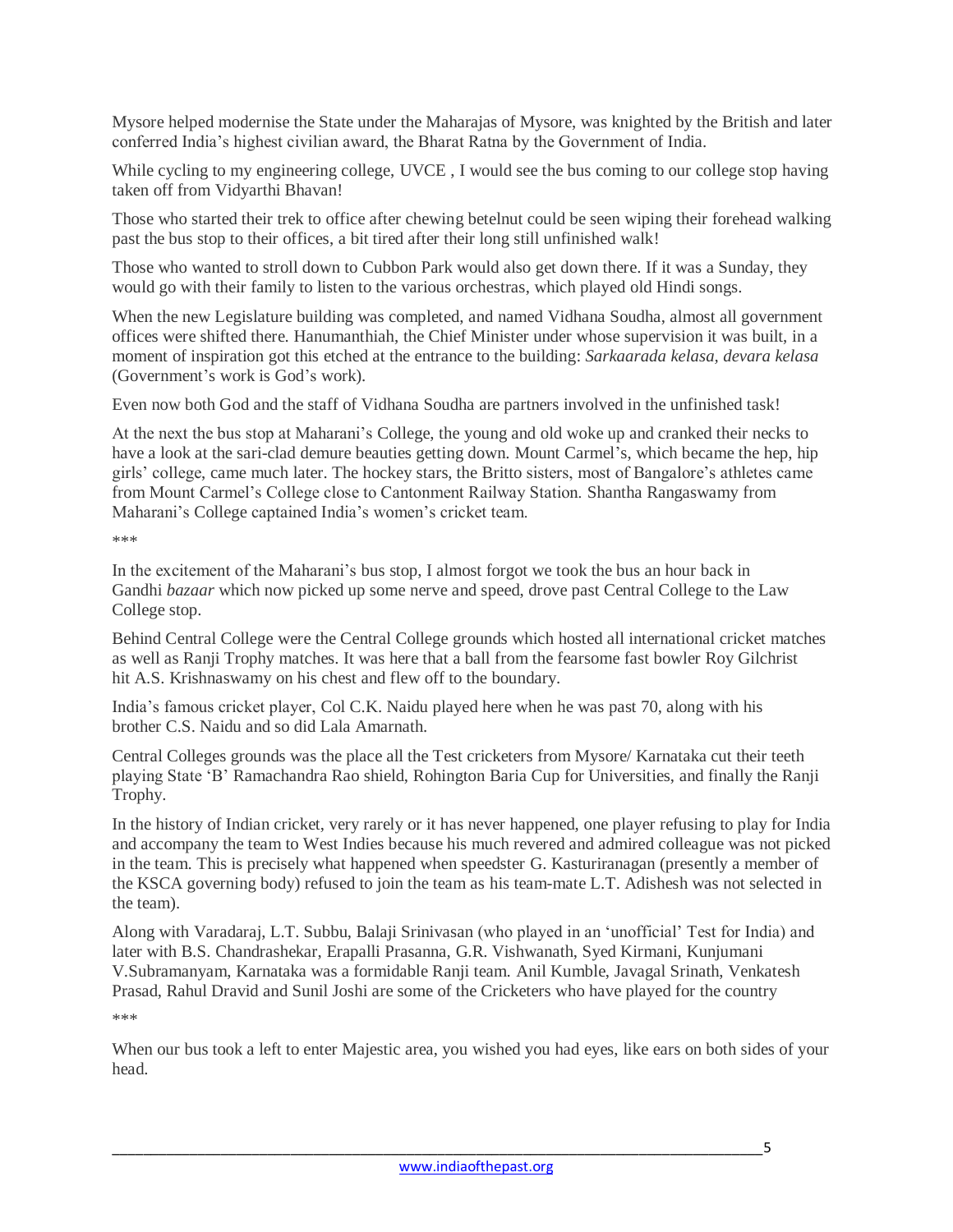The only place in India, perhaps, anywhere for that matter, where so many movie houses once stood cheek by jowl.

*Prabhat,Sagar, States, Kempe Gowda, Himalaya, Majestic, Geetha, Jai Hind, Alankar, Kalpana* and *Majestic* theatres starting from Mysore Bank dotted the Majestic area, where most Hindi movies would be screened, quite a few of them completing their silver jubilees.

The bus disgorged people going to the City Railway Station – there was no bus station there at that time! The empty space between Majestic Bus Stop and Railway Station was Subhash Nagar Grounds, which was used mainly for political speeches by likes of Jawaharlal Nehru, Ram Manohar Lohia and Jayaprakash Narayan.

It was in Subhash Nagar grounds that "Master" Hirannaiyya first staged his famous play *Lanchavathara*, lampooning corruption in politics. During the inauguration of the play, Hirannaiyya told the audience that the livelihood of the actors depended on those who came in after buying tickets, and not on the front row dignitaries who were invitees. J.B. Mallaradhya, Director of Public Instruction ,who was the chief guest got up, walked to the counter and bought a ticket for himself and re-entered the theatre!

From here the bus developed wings as it were, flew past Ananda Rao circle, Sheshadripuram High School, Central Theatre, and entered the citadel of Malleshwaram.

At Malleshwaram circle, it took a left and after taking a right turn at Margosa road (on its return journey the bus took the parallel Sampige Road) started its journey towards Tata Institute going past Malleshwaram Tiffin Rooms, where people waited for their Mysore *masale*, and the Ganapathy temple at 8th Cross Road.

By the time the bus entered 16th Cross Road, most of the commuters had left the bus. Because of the steep gradient, the bus behaved as if it was going up Nandi hills making noise as if drilling was going on some hundred places in the vicinity, with the conductor holding the bar with both hands with a prayer on his lips.

At the 17th Cross Road, students of Malleshwaram School got down with a stoop, looking couple of inches shorter since they boarded the bus. Then the bus went for its home stretch to the Tata Institute, which came about because of the foresight and visionary of Jamshedjee Tata, who thought India should produce its own scientists and chose Bangalore instead of Bombay to set up the Institute. It was only recently we learnt that Swami Vivekananada met Jamshedji in the ship that sailed to USA, and Vivekananda was the inspiration for Tata to set up the Institute in India.

Nobel Laureate Sir C.V. Raman started his own Institute, Raman Research Institute, after his differences with Tata Institute.

After a short break for Coffee and *Ganesha Beedi*, the Conductor would give a shout of 'Rrrrighttt' and the journey back would start.

\*\*\*

Bangalore of those days was a place filled with fewer people but one had a lot of choices to choose from for entertainment.

Like a Binny vs Blues football match; a Mirza Shield cricket match between Bangalore Cricketers and Bangalore United Cricket Club, BUCC; a Hockey match between Madras Engineering Group, MEG vs. Hindustan Aeronautics Limited, HAL at Sullivan hockey Grounds; MTR vs. Vidyarthi Bhavan *dosa*; City Institute Ramanavami Celebrations vs Seshadripuram Sangeetha Sabha….

If nothing else, one could take a walk down South Parade on Mahatma Gandhi Road – MG Road and for a cup of filter coffee in the India Coffee House or at the junction down the road and walk on Brigade Road to Rex Theatre for the latest movie…